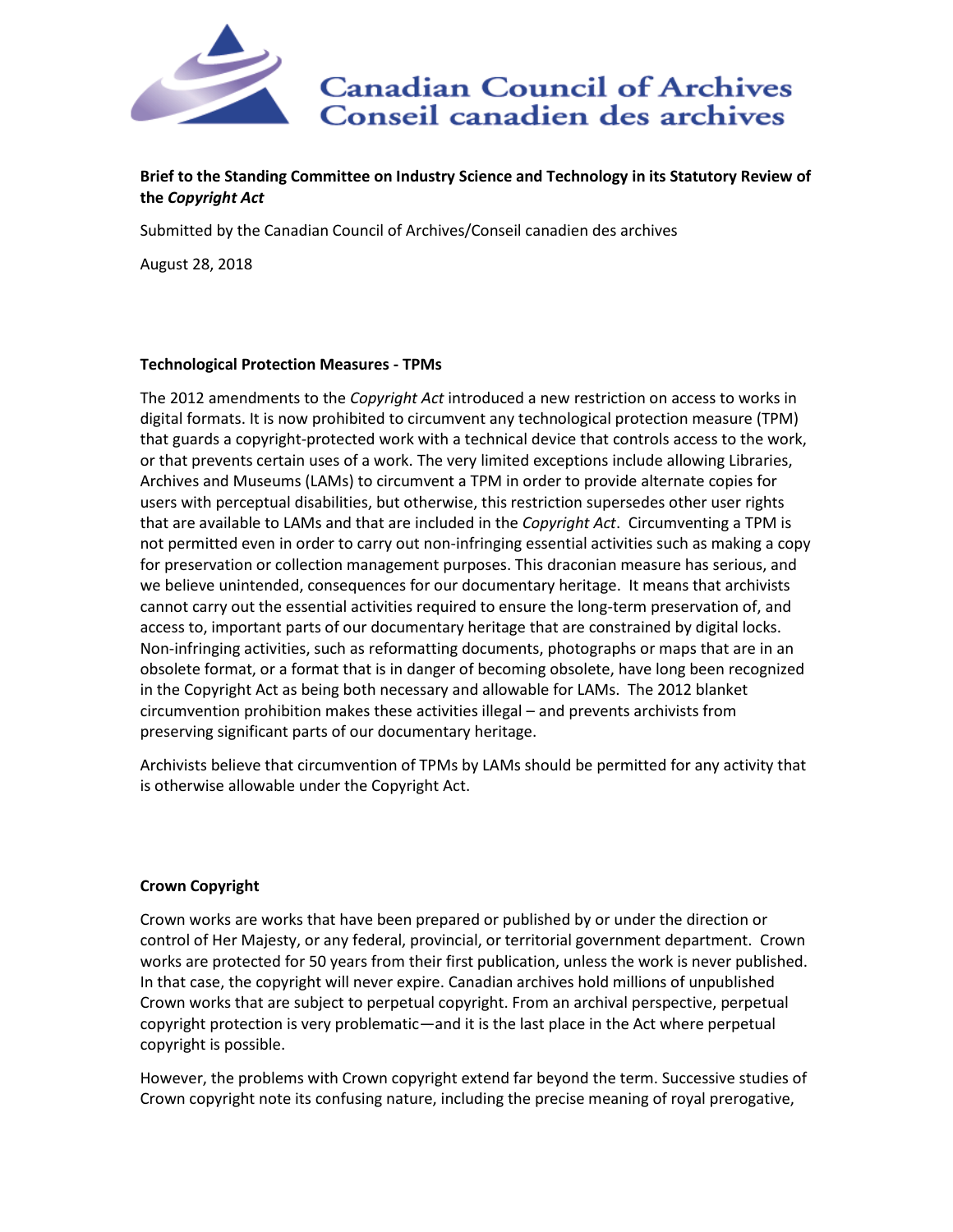the jurisdictions to which Crown copyright applies, and which government entities are covered. Crown copyright is a holdover from former days and it is long overdue for a comprehensive overhaul.

At a minimum, we recommend that the Act be amended immediately to establish that copyright in Crown works lasts for 50 years from date of creation, regardless of whether or not they are published. We further recommend that the federal government commission a comprehensive study that will identify the ways that Crown copyright is currently addressed by various levels of government, identify the many problematic issues, explore the solutions adopted by other countries, consult with stakeholders, and recommend appropriate measures that will transform this outdated provision into a measure that serves the public interest in the digital age.

#### **Reversion**

When acquiring historical materials from donors, archival repositories often request that the donor assign to the archives the copyright in the acquired materials (to the extent that the donor is the rights holder). Many donors assign their copyrights to the archives so they need not deal with requests for permission for reproduction and use. However, Section 14(1) provides that where an author has assigned the copyright in her papers to another party such as an archival repository (other than by will), the ownership of the copyright will revert back to the author's estate 25 years after her death, and the estate will own the copyright for the remaining 25 years of the copyright term. This provision cannot be overridden by additional contract terms. Section 14(1) is an outdated relic inherited from the 1911 British Act. In addition to being undue interference in the freedom of an author to enter into a contract, this little-known provision is an administrative nightmare for archival institutions and donors' estates to manage.

We recommend that section 14(1) be repealed. Alternatively, we recommend that section 14(1) be amended to permit the author to assign the reversionary interests along with the copyrights.

#### **Indigenous Knowledge**

There is a growing belief in Canada and internationally that copyright laws should be amended to address copyright protection for Indigenous knowledge. Archivists are particularly concerned with the category of Indigenous knowledge commonly referred to as Traditional Cultural Expressions (TCEs) – including stories, songs, names, dances, performances, stories. . . , many of which are currently housed in Canadian archives.

While the Copyright Act currently protects TCEs just as it does other types of expression, the copyright system represented in the Act is based on the idea that copyright is owned by an author, and that the duration of copyright is based on that author's life. This system does not reflect an Indigenous approach that is based on community ownership of stories, songs, dances, names, and other creations, and the principle that such ownership is perpetual.

There are no specific provisions in the Canadian *Copyright Act* protecting Indigenous knowledge. Canada has recently signed onto the *UN Declaration on the Rights of Indigenous Peoples*, in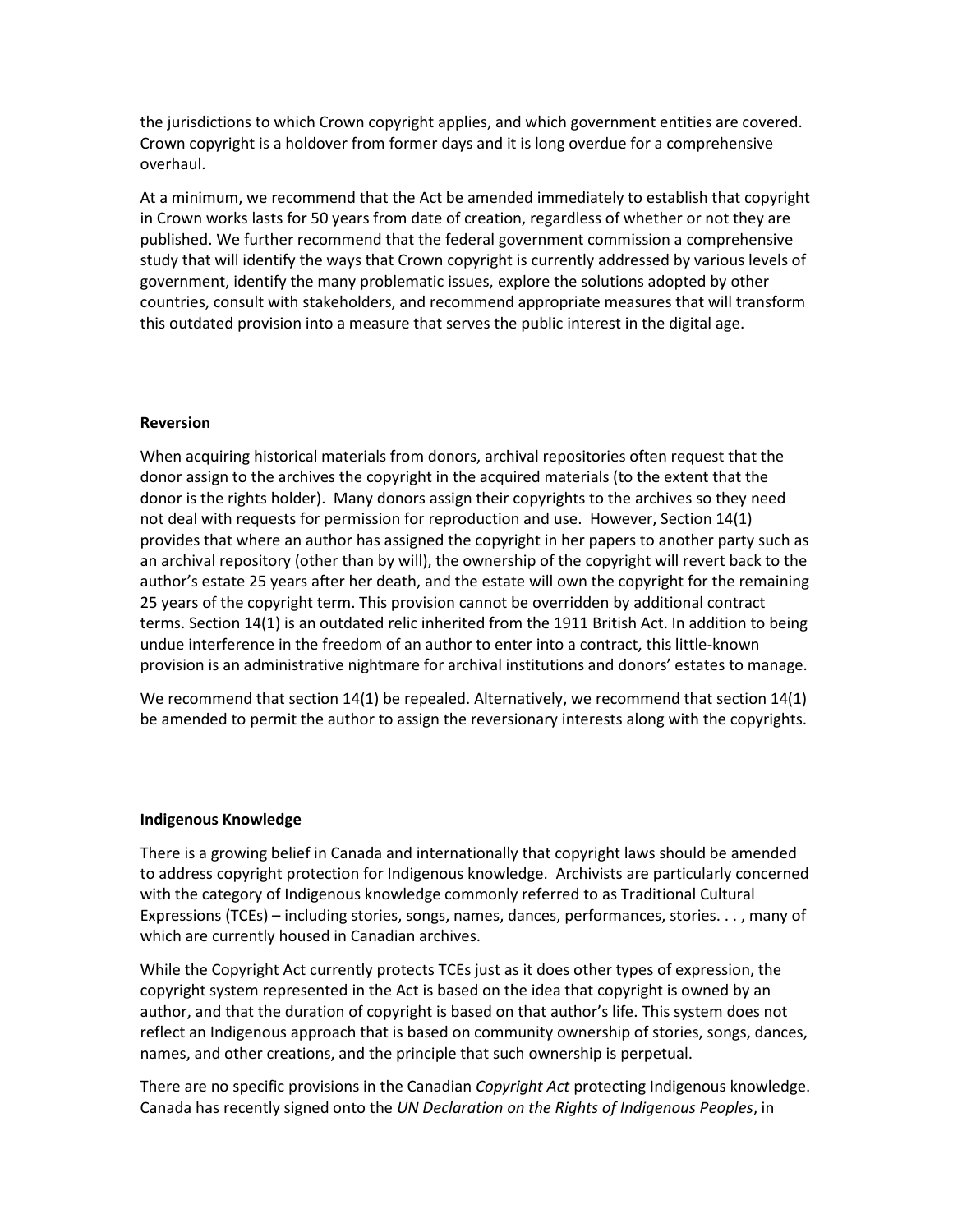which Article 31 states that ''in conjunction with Indigenous peoples, States shall take effective measures to recognize and protect the exercise of …" Indigenous heritage, traditional knowledge and traditional cultural expressions. It's time for change!

We urge the federal government to engage without delay in a respectful, and transparent collaboration with Canada's Indigenous Peoples to amend the Copyright Act in ways that recognize a community-based approach to copyright protection of Indigenous knowledge. The Archives Community commits to actively participate in this process in all ways that are appropriate.

The Canadian Archives Community will continue to closely monitor ongoing discussions and developments at the World Intellectual Property Organization (WIPO) on traditional knowledge and folklore and recommends that Canada participate actively in this work.

## **Orphan Works**

The copyright owners in many archival holdings are unknown and/or unlocatable. Determining ownership and the term of copyright protection are essential steps for archives to make holdings available on online. And in the digital environment, researchers expect archival holdings to be available online rather than only in our reading rooms. Although they form a significant part of our documentary heritage, orphan works are often not selected for digitization and/or online access because of uncertainty over the legal protections that apply to their use. Orphan works are of ongoing concern to user communities across the world and they present particular challenges for mass digitization and access projects in archives. Many solutions are under study in different constituencies, and many pilot projects and new initiatives are underway, but it will take collaboration among stakeholders to find viable solutions.

We recommend that the federal government convene a working group of concerned stakeholders to further study and propose viable solutions to orphan works issues.

### **Term Extension**

A robust public domain is an essential feature of the copyright system that provides a rich source of raw material for new creative works. Overlong terms of copyright protection inhibit the growth of the public domain to the detriment of the public interest. Proponents of term extension argue that it presents a greater incentive for authors to create new works. However, studies have produced no credible evidence that term extension results in increased creation (particularly for authors that are already dead). Legal economists Posner and Landes (*The Economic Structure of Intellectual Property Law*, Harvard University Press, 2003) argue that incentives to create as a result of term extension are likely to be very small beyond a term of 25 years.

Not only does term extension do nothing to encourage the creation of new works; it impedes the entry of works into the public domain. The holdings of Canada's archives include particularly valuable raw materials that can be used for the creation of new works by the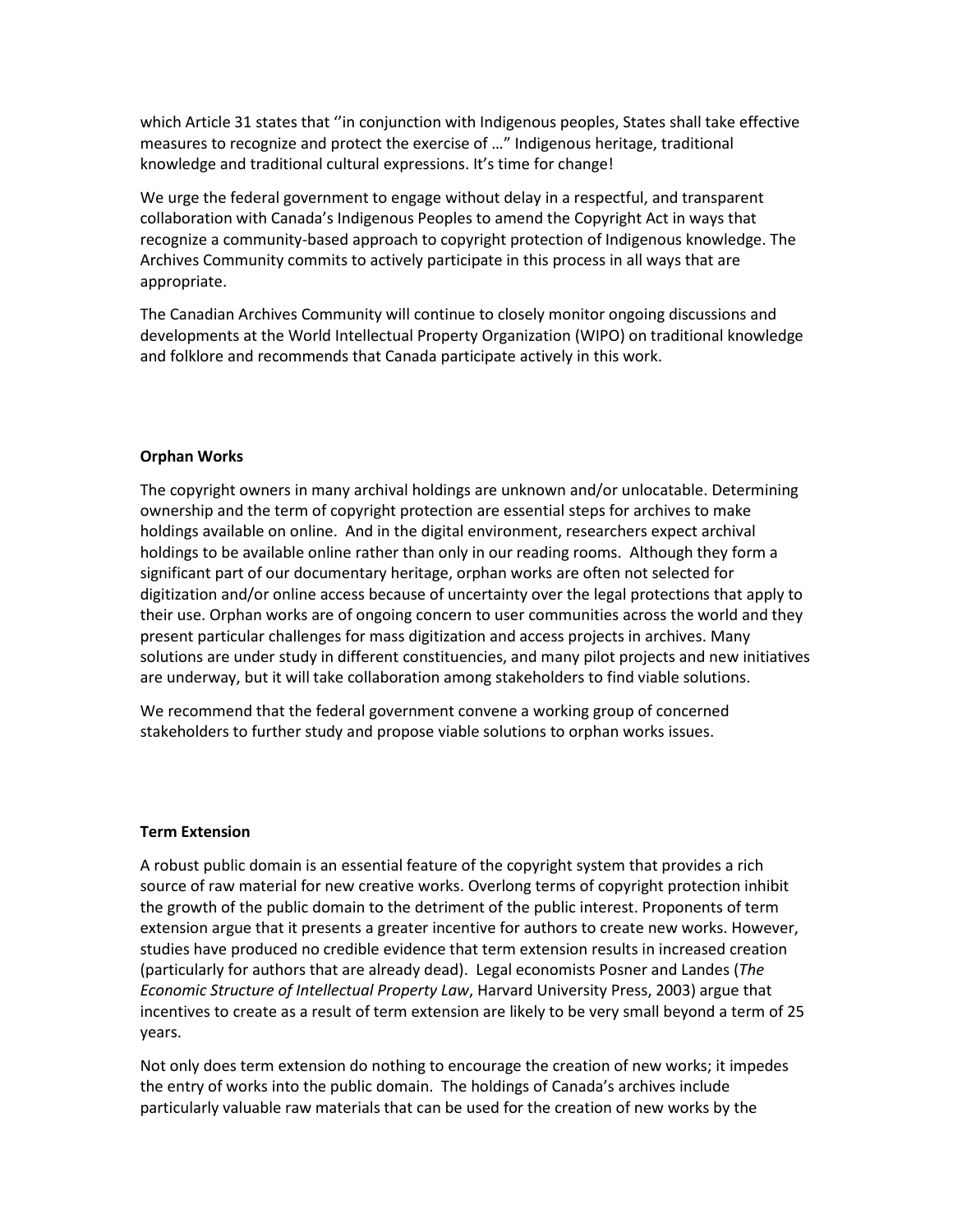general public, journalists, students, and scholars. Timely entry of such material into the public domain makes it easier to use and share. Excessive copyright terms present barriers that prevent the sharing of the rich cultural treasures in Canada's archives, and disrupt the balance between public and private interests.

Canada's current terms of copyright protection, with the exception of the 2015 amendments to the term of protection for sound recordings, are compliant with the minimum standard set out in the Berne Convention. Further extending the term of copyright protection would present a massive obstacle to access Canada's documentary heritage.

We oppose any extension of the terms of copyright protection.

## **Fair Dealing**

The Supreme Court of Canada has clearly established fair dealing as a users' right as a significant means of maintaining the proper balance between the rights of a copyright owner and users' interests. The addition of education, parody, and satire to the allowable purposes of fair dealing strengthened this users' right as a counterbalance to the "digital locks" provisions added in 2012. Some publishers and authors claim that the addition of education to the list of allowable fair dealing purposes has destroyed the education market; however, other evidence refutes this. Our experience in archives is that authors and other creators rely on fair dealing to draw fair portions from others' works in order to create new works and advance knowledge. Archival institutions, many of them situated in learning institutions, rely on fair dealing to be able to make copies for their users.

We recommend that the current list of allowable purposes in the Fair Dealing provisions of the Act remain unchanged.

### **Recommendations**

- 1. Permit circumvention of TPMs by libraries, archives and museums for any activity that is otherwise allowable under the Copyright Act.
- 2. Amend the *Act* immediately to establish that copyright in Crown works lasts for 50 years from date of creation, whether or not they are published.
- 3. The federal government should commission a comprehensive study that will:
	- identify the ways Crown copyright is currently addressed by various levels of government,
	- identify the many problematic issues,
	- explore the solutions adopted by other countries,
	- consult with stakeholders, and